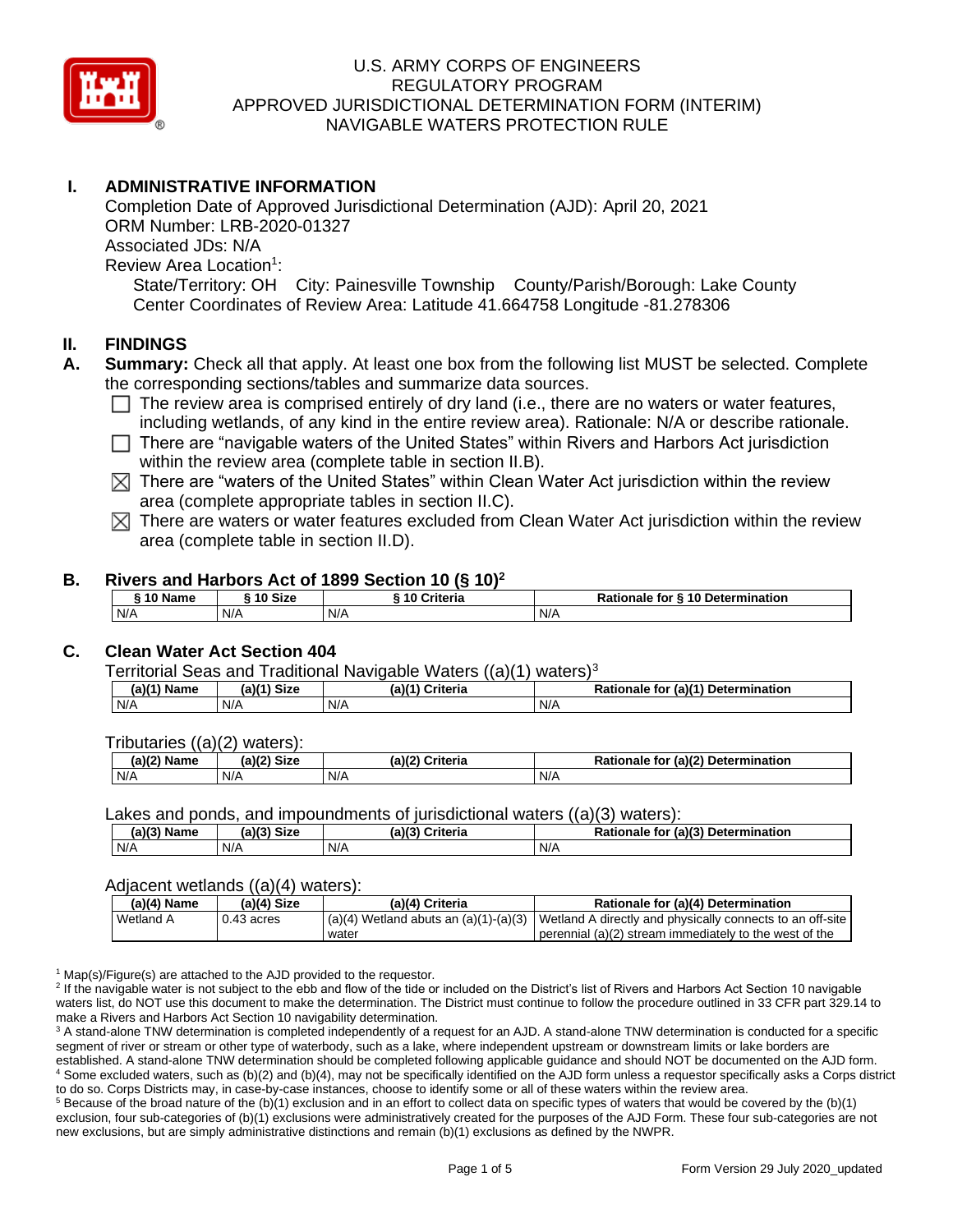

|  | wetland. The stream is named Willow Creek and it           |
|--|------------------------------------------------------------|
|  | flows to the East Branch Black River, and then to the      |
|  | Black River, which is on the Buffalo District's Section 10 |
|  | water list. The stream is perennial based on the           |
|  | observation of water in the channel on 12 of 13 aerial     |
|  | photos and 1 joint consultant/Corps site visit. According  |
|  | to the Antecedent Precipitation Tool, 10 of the aerial     |
|  | photograph observations of water in the channel were       |
|  | under normal conditions. 1 was under wetter than           |
|  | normal conditions, and one was under drier than            |
|  | normal conditions.                                         |

#### **D. Excluded Waters or Features**

Excluded waters  $((b)(1) - (b)(12))^4$ :

| <b>Exclusion Name</b> | $\left(\left(\frac{1}{2}\right)\right)$ $\left(\frac{1}{2}\right)$ $\left(\frac{1}{2}\right)$ $\left(\frac{1}{2}\right)$ $\left(\frac{1}{2}\right)$ $\left(\frac{1}{2}\right)$<br><b>Exclusion Size</b> | Exclusion <sup>5</sup>                                                                                                                                                                                                  | <b>Rationale for Exclusion Determination</b>                                                                                                                                                                                                                                                                                                                                                                                                                                                                                                                                                                                                                                                                                                                                                                                                                                                                                                                                                                                                                                                                                                                                                                                                                                                                                                                                                          |
|-----------------------|---------------------------------------------------------------------------------------------------------------------------------------------------------------------------------------------------------|-------------------------------------------------------------------------------------------------------------------------------------------------------------------------------------------------------------------------|-------------------------------------------------------------------------------------------------------------------------------------------------------------------------------------------------------------------------------------------------------------------------------------------------------------------------------------------------------------------------------------------------------------------------------------------------------------------------------------------------------------------------------------------------------------------------------------------------------------------------------------------------------------------------------------------------------------------------------------------------------------------------------------------------------------------------------------------------------------------------------------------------------------------------------------------------------------------------------------------------------------------------------------------------------------------------------------------------------------------------------------------------------------------------------------------------------------------------------------------------------------------------------------------------------------------------------------------------------------------------------------------------------|
| <b>Ditch</b>          | 94.4 feet                                                                                                                                                                                               | $(b)(5)$ Ditch that is not an $(a)(1)$ or<br>$(a)(2)$ water, and those portions of a<br>ditch constructed in an (a)(4) water<br>that do not satisfy the conditions of<br>(c)(1)                                         | This ditch is a man-made linear feature constructed at<br>the culvert outlet of the pond discussed below. The<br>ditch is straight and has mostly smaller substrate types,<br>and little aquatic habitat. There is no evidence that the<br>ditch was constructed in or relocated an $(a)(1)$ or $(a)(2)$<br>water. The ditch is ephemeral.                                                                                                                                                                                                                                                                                                                                                                                                                                                                                                                                                                                                                                                                                                                                                                                                                                                                                                                                                                                                                                                            |
| Pond                  | 1.02 acres                                                                                                                                                                                              | (b)(8) Artificial lake/pond<br>constructed or excavated in upland<br>or a non-jurisdictional water, so long<br>as the artificial lake or pond is not<br>an impoundment of a jurisdictional<br>water that meets $(c)(6)$ | Based on Google Earth aerial photos, the pond<br>appeared between 1970 and 1982. The pond was<br>constructed in an area mapped as Pierpoint silt loam<br>soils (PEC2, 6 to 12 percent slopes) which are 0%<br>hydric (Web Soil Survey). Based on HistoricAerial.com<br>aerial photos (1970, 1962, 1952) there were no<br>wetlands at this location prior to the construction of the<br>pond. Based on the Corps site visit, the pond does not<br>connect to an a(2) water. There is no evidence to<br>indicate that this pond is an impoundment of a<br>jurisdictional water. The off-site stream discussed in<br>Section C above is 553.6 feet away from the pond at an<br>elevation of 784.5 feet while the pond is at an elevation<br>of 797.6 feet, a difference of 13.1 feet. Based on the<br>horizontal and vertical distance from the stream, this<br>pond is not connected to and will not be flooded by the<br>stream in a typical year. This pond is surrounded by<br>uplands and is entirely on-site. The entire perimeter<br>was observed and no direct connections to an (a)(1)-<br>(a)3) water were observed. It isn't physically separated<br>from an $(a)(1)-(a)(3)$ water by any natural berms or<br>similar natural feature nor is it physically separated<br>from an $(a)(1)-(a)(3)$ water only by artificial<br>structure/features Therefore, this pond is not<br>jurisdictional. |
| <b>Wetland B</b>      | 0.09 acres                                                                                                                                                                                              | (b)(1) Non-adjacent wetland                                                                                                                                                                                             | The closest $(a)(2)$ water to Wetland B is off-site to the<br>west of the project area, i.e. the stream discussed in<br>Section C above. Wetland B is at an elevation of 803.7<br>feet while the stream is at an elevation of 784.5 feet, a<br>difference of 19.2 feet. Wetland E is 935.7 linear feet<br>from the stream. Based on the horizontal and vertical                                                                                                                                                                                                                                                                                                                                                                                                                                                                                                                                                                                                                                                                                                                                                                                                                                                                                                                                                                                                                                       |

 $1$  Map(s)/Figure(s) are attached to the AJD provided to the requestor.

<sup>2</sup> If the navigable water is not subject to the ebb and flow of the tide or included on the District's list of Rivers and Harbors Act Section 10 navigable waters list, do NOT use this document to make the determination. The District must continue to follow the procedure outlined in 33 CFR part 329.14 to make a Rivers and Harbors Act Section 10 navigability determination.

<sup>3</sup> A stand-alone TNW determination is completed independently of a request for an AJD. A stand-alone TNW determination is conducted for a specific segment of river or stream or other type of waterbody, such as a lake, where independent upstream or downstream limits or lake borders are established. A stand-alone TNW determination should be completed following applicable guidance and should NOT be documented on the AJD form. 4 Some excluded waters, such as (b)(2) and (b)(4), may not be specifically identified on the AJD form unless a requestor specifically asks a Corps district to do so. Corps Districts may, in case-by-case instances, choose to identify some or all of these waters within the review area.

 $5$  Because of the broad nature of the (b)(1) exclusion and in an effort to collect data on specific types of waters that would be covered by the (b)(1) exclusion, four sub-categories of (b)(1) exclusions were administratively created for the purposes of the AJD Form. These four sub-categories are not new exclusions, but are simply administrative distinctions and remain (b)(1) exclusions as defined by the NWPR.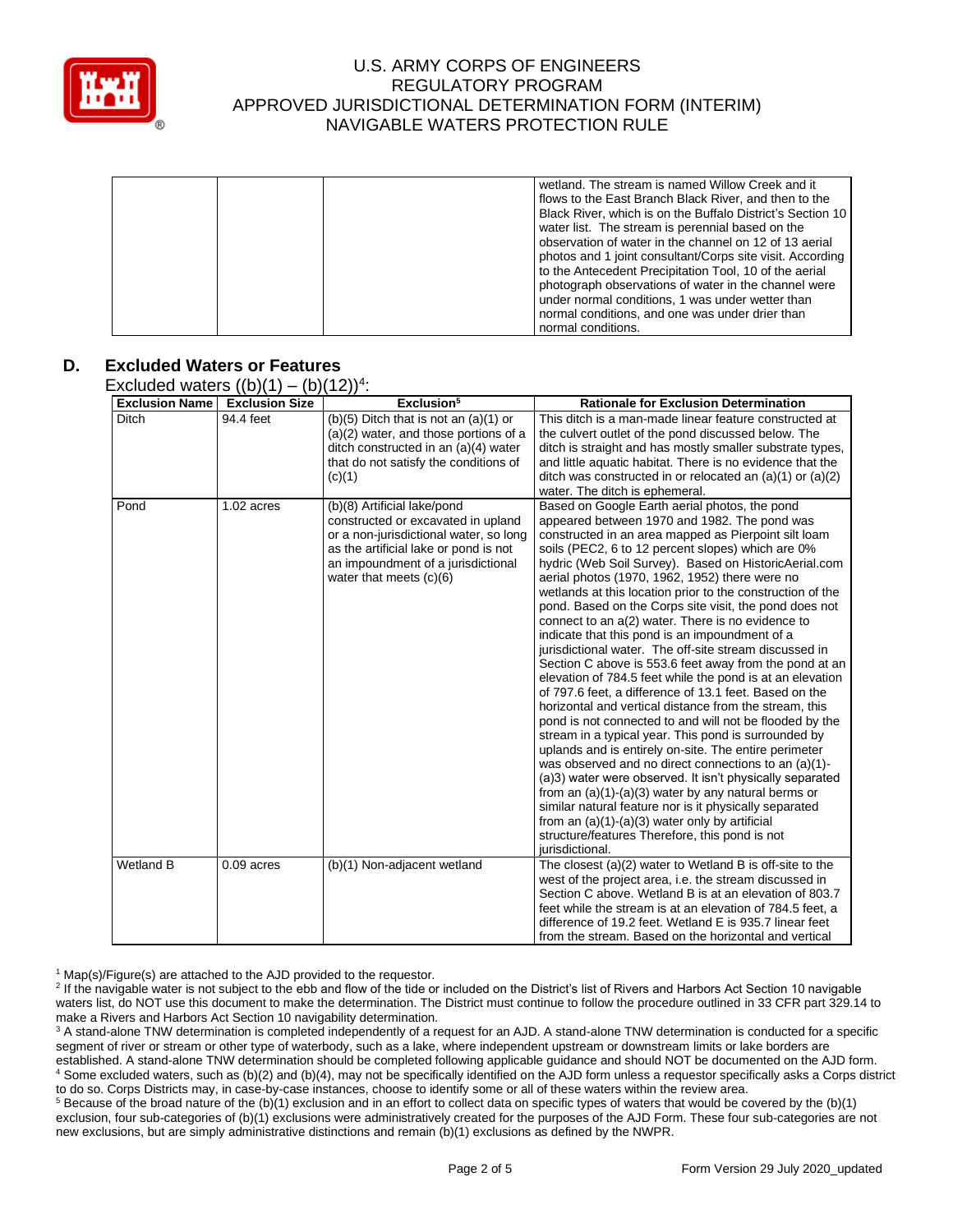

|           |              |                             | distance from the stream, this wetland is not connected<br>to and will not be flooded by the stream in a typical<br>year. This wetland is surrounded by uplands and is<br>entirely on-site. The entire perimeter was observed and<br>no direct connections to an $(a)(1)-(a)3)$ water were<br>observed. It isn't physically separated from an (a)(1)-<br>(a)(3) water by any natural berms or similar natural<br>feature nor is it physically separated from an (a)(1)-<br>(a)(3) water only by artificial structure/features<br>Therefore, this wetland is non-adjacent.                                                                                                                                                                                                                                                                                                                                                                     |
|-----------|--------------|-----------------------------|-----------------------------------------------------------------------------------------------------------------------------------------------------------------------------------------------------------------------------------------------------------------------------------------------------------------------------------------------------------------------------------------------------------------------------------------------------------------------------------------------------------------------------------------------------------------------------------------------------------------------------------------------------------------------------------------------------------------------------------------------------------------------------------------------------------------------------------------------------------------------------------------------------------------------------------------------|
| Wetland C | $0.32$ acres | (b)(1) Non-adjacent wetland | The closest $(a)(2)$ water to Wetland C is off-site to the<br>west of the project area, i.e. the stream discussed in<br>Section C above. Wetland C is at an elevation of 810.4<br>feet while the stream is at an elevation of 784.5 feet, a<br>difference of 25.9 feet. Wetland C is 1459.7 linear feet<br>from the stream. Based on the horizontal and vertical<br>distance from the stream, this wetland is not connected<br>to and will not be flooded by the stream in a typical<br>year. This wetland is surrounded by uplands and is<br>entirely on-site. The entire perimeter was observed and<br>no direct connections to an $(a)(1)-(a)3)$ water were<br>observed. It isn't physically separated from an (a)(1)-<br>(a)(3) water by any natural berms or similar natural<br>feature nor is it physically separated from an (a)(1)-<br>(a)(3) water only by artificial structure/features<br>Therefore, this wetland is non-adjacent. |

# **III. SUPPORTING INFORMATION**

- **A. Select/enter all resources** that were used to aid in this determination and attach data/maps to this document and/or references/citations in the administrative record, as appropriate.
	- **\_X\_** Information submitted by, or on behalf of, the applicant/consultant: *Wetland Investigation (Flickinger Geoservices Group, Ltd., 9/28/2020)* This information *is* sufficient for purposes of this AJD.

Rationale: *N/A* 

**\_\_\_** Data sheets prepared by the Corps: *Title(s) and/or date(s).*

- **\_X\_** Photographs: Aerial: ConnectExplorer (4/10/2004, 4/16/2005, 3/24/2006, 8/5/2006, 4/20/2007, 4/24/2007, 4/2/2008, 4/3/2010, 4/30/2011, 4/6/2013, 4/21/2014, 11/29/2017, 4/2/2018), Google Earth (6/4/2009, 4/6/2012, 9/20/2015, 6/11/2016, 9/17/2019), HistoricAerials.com (1952, 1962, 1970, 1982, 1994, 2000, 2002)
- **\_X\_** Corps Site visit(s) conducted on: *10/9/2020*
- **\_\_\_** Previous Jurisdictional Determinations (AJDs or PJDs): *ORM Number(s) and date(s).*
- **\_X\_** Antecedent Precipitation Tool: *provide detailed discussion in Section III.B.*
- **\_\_\_** USDA NRCS Soil Survey: *Title(s) and/or date(s).*
- **\_\_\_** USFWS NWI maps: *Title(s) and/or date(s).*
- **\_X\_** USGS topographic maps: *USGS Topoview (site accessed 4/1/2021), Mentor OH 1:24K Quad*

 $1$  Map(s)/Figure(s) are attached to the AJD provided to the requestor.

<sup>&</sup>lt;sup>2</sup> If the navigable water is not subject to the ebb and flow of the tide or included on the District's list of Rivers and Harbors Act Section 10 navigable waters list, do NOT use this document to make the determination. The District must continue to follow the procedure outlined in 33 CFR part 329.14 to make a Rivers and Harbors Act Section 10 navigability determination.

<sup>&</sup>lt;sup>3</sup> A stand-alone TNW determination is completed independently of a request for an AJD. A stand-alone TNW determination is conducted for a specific segment of river or stream or other type of waterbody, such as a lake, where independent upstream or downstream limits or lake borders are established. A stand-alone TNW determination should be completed following applicable guidance and should NOT be documented on the AJD form. <sup>4</sup> Some excluded waters, such as (b)(2) and (b)(4), may not be specifically identified on the AJD form unless a requestor specifically asks a Corps district to do so. Corps Districts may, in case-by-case instances, choose to identify some or all of these waters within the review area.

 $5$  Because of the broad nature of the (b)(1) exclusion and in an effort to collect data on specific types of waters that would be covered by the (b)(1) exclusion, four sub-categories of (b)(1) exclusions were administratively created for the purposes of the AJD Form. These four sub-categories are not new exclusions, but are simply administrative distinctions and remain (b)(1) exclusions as defined by the NWPR.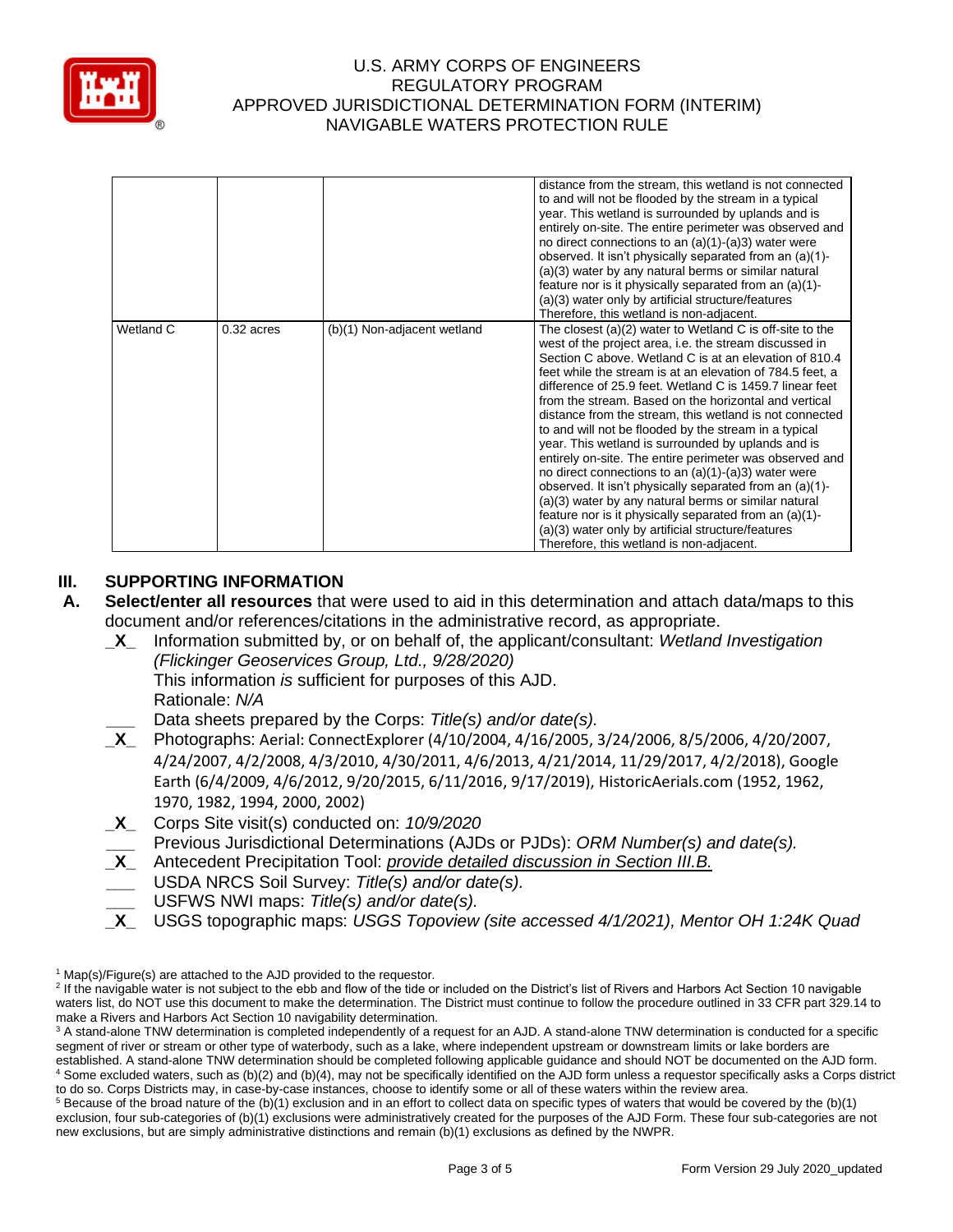

### *(1963, Rev. 1979; 1963, Rev. 1984; 1963, Rev. 1992; 1994, Rev. 2000)*

| Data Source (select)       | Name and/or date and other relevant information |
|----------------------------|-------------------------------------------------|
| <b>USGS Sources</b>        | N/A.                                            |
| <b>USDA Sources</b>        | N/A.                                            |
| <b>NOAA Sources</b>        | N/A.                                            |
| <b>USACE Sources</b>       | N/A.                                            |
| State/Local/Tribal Sources | N/A.                                            |
| <b>Other Sources</b>       | N/A.                                            |

#### **Other data sources used to aid in this determination:**

# **B. Typical year assessment(s):**

The APT pulls precipitation data from NOAA's Daily Global Historical Climatology Network. The APT evaluates normal precipitation conditions based on the three 30-day periods preceding the observation date. For each period, a weighted condition value is assigned by determining whether the 30-day precipitation total falls within, above, or below the 70th and 30th percentiles for totals from the same date range over the preceding 30 years. The APT then makes a determination of "normal," "wetter than normal," or "drier than normal" based on the condition value sum. The APT also displays results generated via the Palmer Drought Severity Index and the University of Delaware WebWIMP.

The APT was run for Google Earth and ConnectExplorer aerial photos listed below. In addition, an APT was run for the consultant and joint site visits listed below. Antecedent Precipitation results indicate various conditions; twelve years normal, two years drier than normal, and six years wetter than normal. Aerials for all years suggest no inundation to any of the non-jurisdictional wetlands from any  $a(1)$ - $a(3)$  water.

 $1$  Map(s)/Figure(s) are attached to the AJD provided to the requestor.

 $5$  Because of the broad nature of the (b)(1) exclusion and in an effort to collect data on specific types of waters that would be covered by the (b)(1) exclusion, four sub-categories of (b)(1) exclusions were administratively created for the purposes of the AJD Form. These four sub-categories are not new exclusions, but are simply administrative distinctions and remain (b)(1) exclusions as defined by the NWPR.

<sup>&</sup>lt;sup>2</sup> If the navigable water is not subject to the ebb and flow of the tide or included on the District's list of Rivers and Harbors Act Section 10 navigable waters list, do NOT use this document to make the determination. The District must continue to follow the procedure outlined in 33 CFR part 329.14 to make a Rivers and Harbors Act Section 10 navigability determination.

<sup>&</sup>lt;sup>3</sup> A stand-alone TNW determination is completed independently of a request for an AJD. A stand-alone TNW determination is conducted for a specific segment of river or stream or other type of waterbody, such as a lake, where independent upstream or downstream limits or lake borders are established. A stand-alone TNW determination should be completed following applicable guidance and should NOT be documented on the AJD form. <sup>4</sup> Some excluded waters, such as (b)(2) and (b)(4), may not be specifically identified on the AJD form unless a requestor specifically asks a Corps district to do so. Corps Districts may, in case-by-case instances, choose to identify some or all of these waters within the review area.